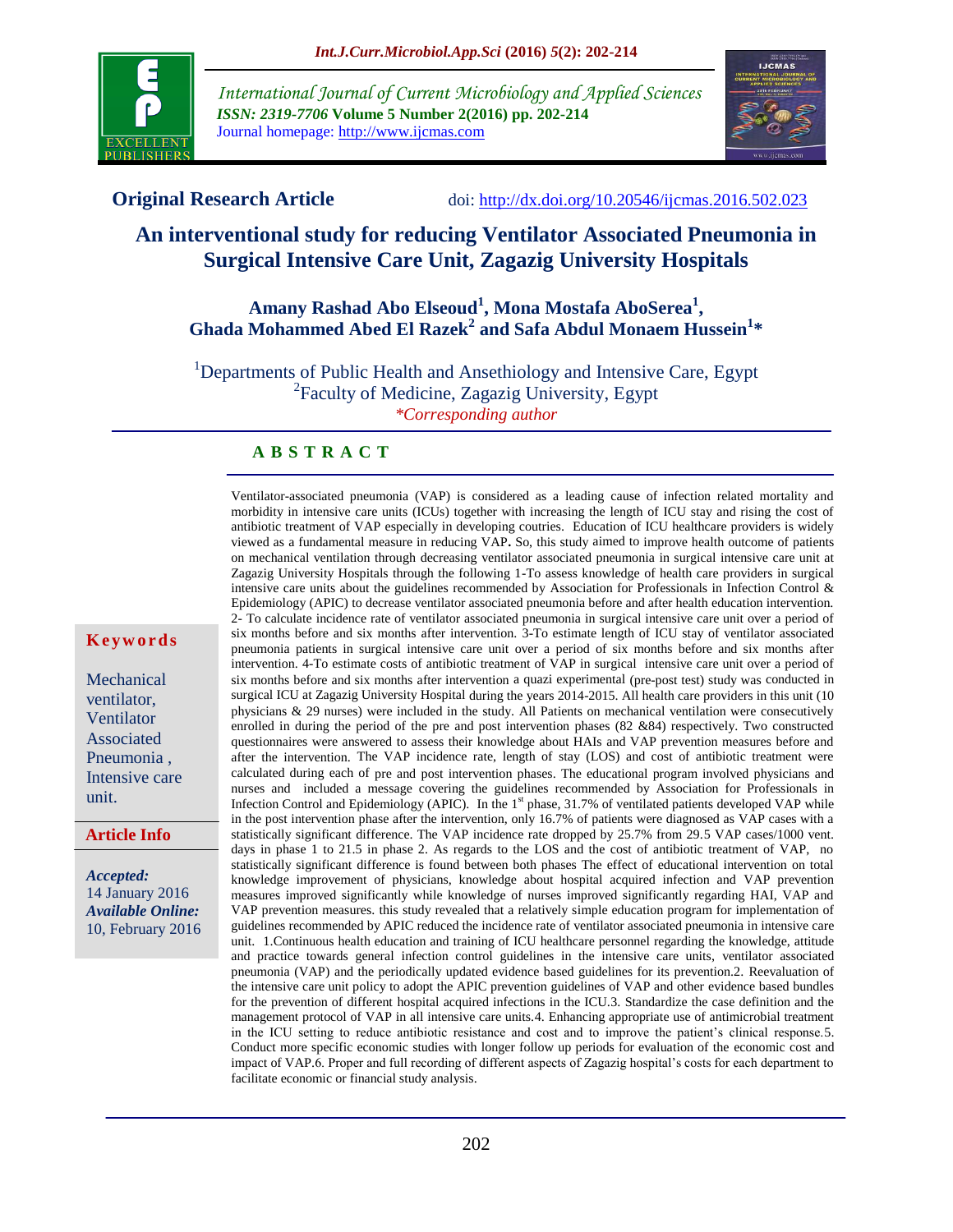# **Introduction**

**Ventilator-associated pneumonia (VAP)** is a pneumonia where the patient is on mechanical ventilation for >2 calendar days on the date of event, with day of ventilator placement being Day 1, and the ventilator was in place on the date of event or the day before (1). Locally occurring, VAP incidence rate in the surgical ICU at Zagazig university hospital at Al Sharqia governorate was estimated to be as high as 64.5 per 1000 ventilator days (2). VAP is associated with increases in death rates, length of stay and health care costs (3). Altough being one of the biggest challenges in the critical care team, the prevention of vap shows promising results, it improves the survival rate, decease both days of antibiotic use and days in the critical care unit (5). All ICU healthcare providers should be educated about and take an active role in VAP prevention (6).

#### **Subjects and Method**

**Study type, setting and time**: A quazi experimental (pre-post test) study was conducted in the surgical intensive care unit (SICU) at Zagazig University Hospital during the years 2014-2015.

All health care providers in that SICU were included (10 physicians and 29 nurses).

#### **Study Population**

All Patients on mechanical ventilation in the SICU were consecutively enrolled in during the period of study (6 months before intervention and 6 months after intervention). That is to say; 82 patients before intervention and 84 patients after intervention were included in the study. Inclusion criteria of patients: all the surgical ICU patients ventilated for more than two (2) days throughout the duration of pre intervention and post intervention phases of the study were included. Exclusion criteria: 1- Non ventilated surgical ICU patients. 2- Surgical ICU patients, ventilated for less than two (2) days.

#### **The study was carried out through 3 phases**

The first and the third phases included the following: 1-An active surveillance for calculating incidence rate of ventilator associated pneumonia (VAP) as such: number of ventilator associated pneumonia cases/ number of ventilator days\*1000. 2- Collecting data about VAP patients including: age, sex, underlying condition, total number of ventilator days, antimicrobial therapy prior to VAP onset, organism isolated from culture of tracheal aspirate specimen. 3- Assessment of knowledge of health care providers (physicians and nurses) about hospital acquired infections, VAP and guidelines recommended to prevent VAP. Two constructed questionnaires, English for physicians and Arabic for nurses were modified and revised by public health professors and they cover the following items:

**Sociodemographic** characteristics of health care providers in the studied ICU age, qualification, number of years of experience and previous attendance of infection control courses).

**Knowledge** about hospital acquired infection; what is the definition, risk factors, causes, sources, route of transmission and goal of infection control in the ICU.

**Knowledge** about ventilator associated pneumonia; such as definition and complications.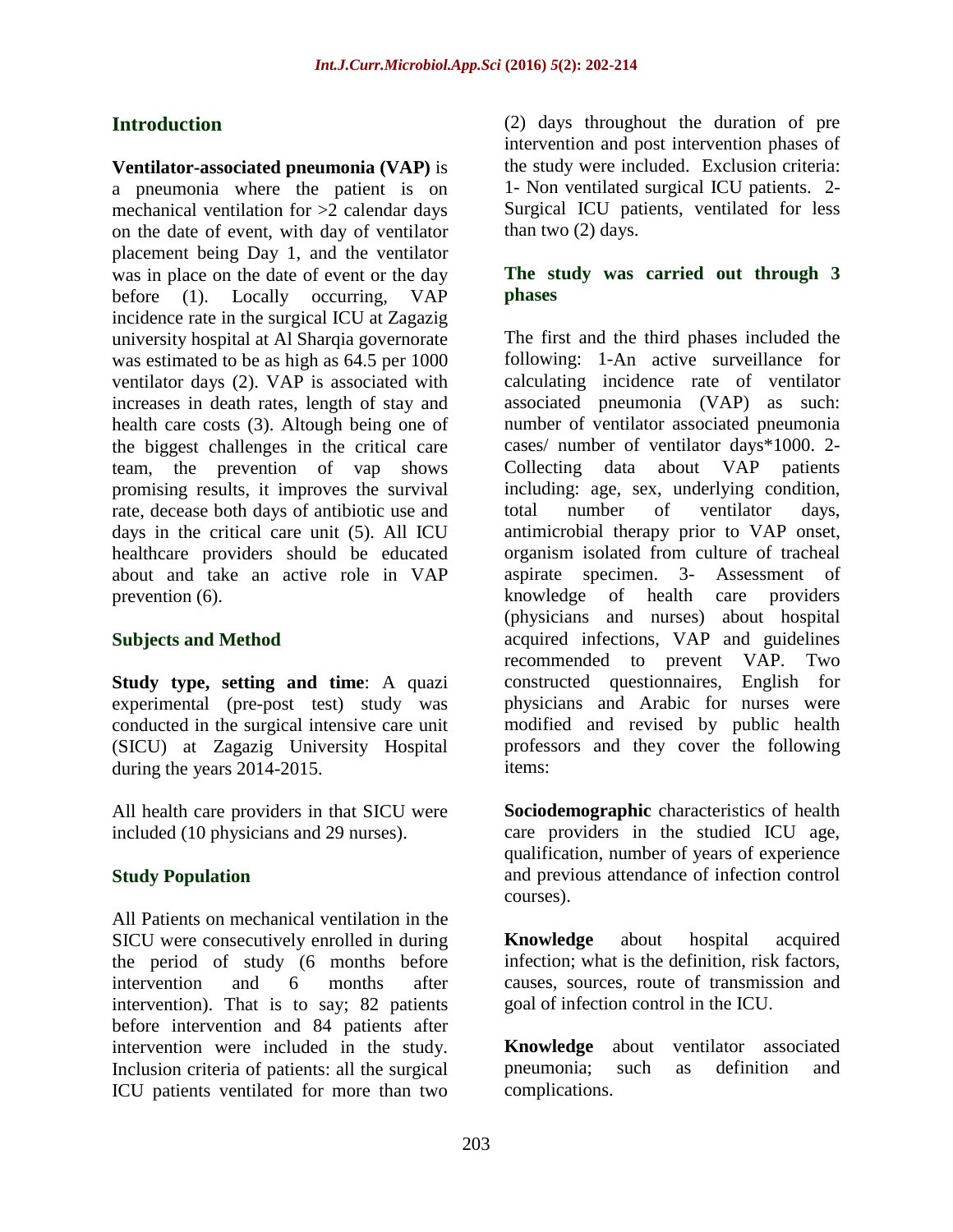**Knowledge** about guidelines recommended by APICto decrease ventilator associated pneumonia.

Calculation of length of ICU stay of all VAP patients in each of the pre and post intervention phases from patient records including time of admission and discharge, referral to other department or death.

Calculation of costs of antibiotic treatment of VAP in each of the pre and post intervention phases using official records obtained from cost administration department and pharmacy records.

In the second phase, Guidelines recommended by Association for Professionals in Infection Control & Epidemiology (APIC) were disseminated in intensive care unit as: Booklets, Posters, lectures (power point) and open discussion.

An extra information was adopted in the message through adding:

World Health Organization (WHO) recommended hand washing and hand rub procedures

Detailed oral care including: oral swab and teeth brushing

#### **Data Management was as follows**

The VAP incidence rate was calculated as such: number of ventilator associated pneumonia cases/ number of ventilator days\*1000.

Relative risk of no intervention was calculated as =incidence of VAP among those with no intervention\ incidence of VAP among those with intervention.

Percentage of change was used to describe the % of improvement in VAP incidence

rate after the intervention calculated as such =pre intervention-post intervention\ pre intervention\*100

Unsatisfactory knowledge was considered  $\leq$ the median (50%) of total correct knowledge score and scores  $>$  the median (50%) were considered as satisfactory knowledge.

#### **Statistical Analysis**

The collected data were analyzed by computer using a data base software program, Statistical Package of Social Services version 16and Epidemiological Information Package (EPi-Info) version 6.04. Qualitative data were represented as frequencies& percentages while quantitative data were represented by mean and standard deviation. Suitable tests of significance were used to detect relations & differences between different qualitative or quantitative variables. The results were considered statistically significant when the significant probability was less than or equal to ( $p \leq$  $0.05$ ).

#### **Administrative Design**

An official permission was obtained from head manager of the New Surgery Hospital at Faculty of medicine and the head manager of surgical intensive care unit.

The approval of the Institutional Research Board (IRB) was obtained before the start of the study.

#### **Ethical Consideration**

1. The new surgery hospital at Faculty of medicine and surgical intensive care unit were informed about the nature and steps of the study.

2. The study participants (physicians and nurses) were informed about the nature and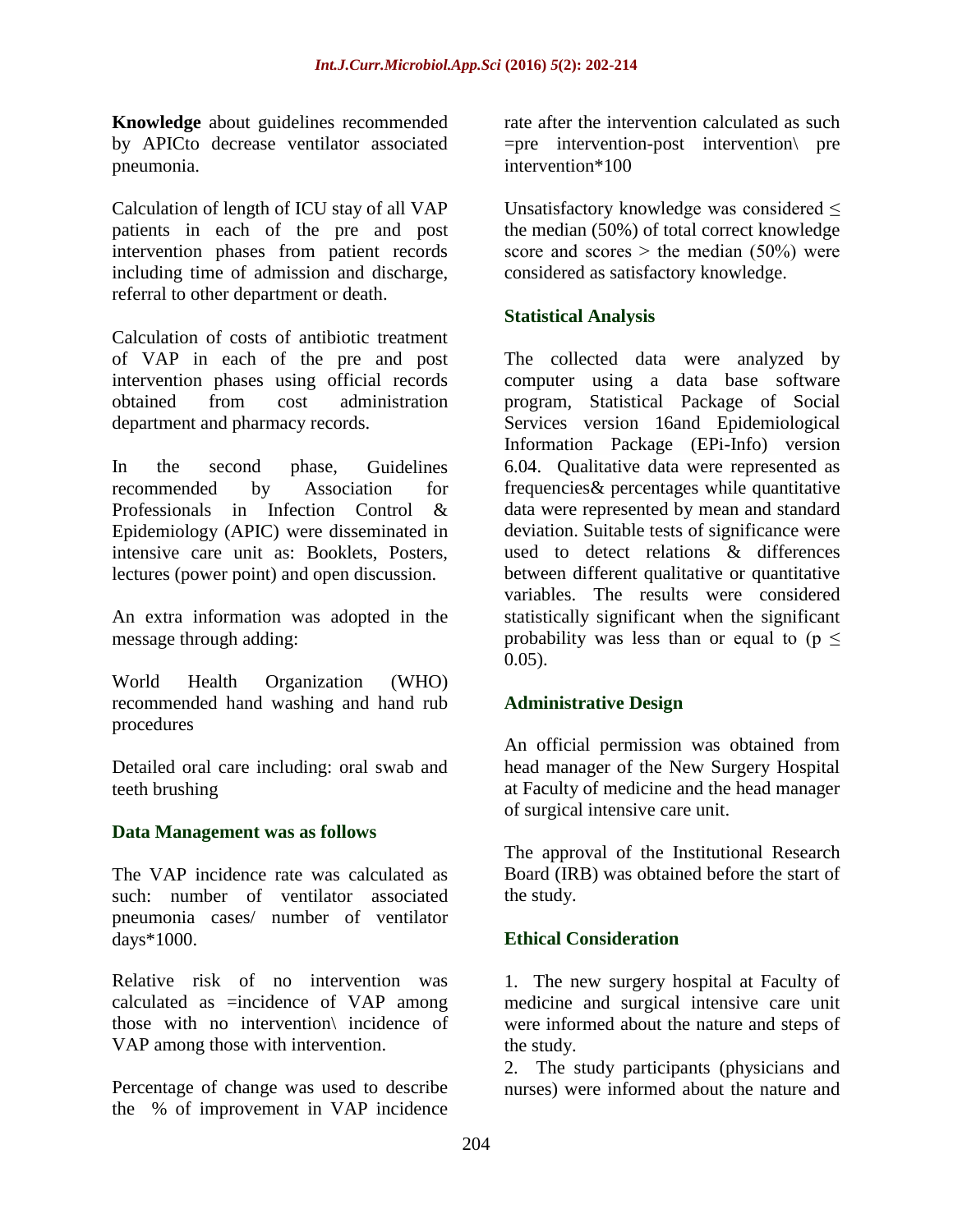the purpose of the study and an informed consent were taken before interview and were not exposed to any harm or risk.

3. All participants' data were confidential.

# **Results and Discussion**

Concerning the mechanically ventilated patients in the surgical ICU, they were 82 patients before & 84 patients after intervention. Table (1) showed age, sex and underlying health problems of those patients. Following our intervention, the VAP incidence rate significantly dropped by 25.7% from29.5 to 21.5VAP cases/1000 vent. days, the relative risk(RR) of no intervention=1.37(Table 2)

Table (3) showed VAP patients age, sex and underlying health problems. No statistically significant difference is found between the underlying health problem, Antibiotic intake before VAP development or the no. of ventilator days (p value  $> 0.05$ ). Also, the duration of ventilation is mostly  $>$  30d in phase 1 and (10-20ds) in phase 2. Regarding the type of organisms isolated from sputum culture of VAP patients, Klebsiella and Acetinobacter were the most frequently isolated organisms in both phases without significant difference( Table4).

As regards to the LOS and the cost of antibiotic treatment of VAP, no statistically significant difference is found between both phases (Table5). The majority of physicians in the surgical ICU (70.0%) were of younger  $(20 - 30 \text{ years})$  age group, had MBBCH and they had experience years less than 12 months. Only half of them attended infection control courses.

Assessment of the effect of the educational intervention among the physicians showed that the total knowledge about hospital acquired infection and about VAP prevention measures improved significantly between pre and post intervention phases (P value ˂0.05) while as for the total knowledge about VAP, there was no statistically significant difference between both phases (P value  $>0.05$ ) (Figure 1).

The majority of the ICU nurses (58.6%) were at younger age group  $(20 - 30)$  years, had diplomate degree (79.3%), had experience years less than 5 years (41.4%) and did not attend of infection control courses (58.6%).

Moreover, and regarding the effect of our educational intervention among the nurse staff of the SICU, we found statistically significant improvement of the total knowledge about hospital acquired infection, VAP and VAP prevention measures between both phases (P value ˂ 0.05) (Figure 2).

In this study we were concerned with the incidence of VAP among the mechanically ventilated patients in both phases before and after health education intervention, the length of ICU stay of the VAP patients and the cost of antibiotic treatment of VAP, together with the effect of of our health education intervention on the total knowledge of physicians and nurses about HAI, VAP and VAP prevention measures.

Regarding the mechanically ventilated patients, we found in the  $1<sup>st</sup>$  phase, most of them were males of significantly younger age than those in the post intervention phase (table1) that could be explained by the significant decrease in number of admissions due to polytrauma in the postintervention phase which is usually associated with younger males being more active outdoors and more accident prone.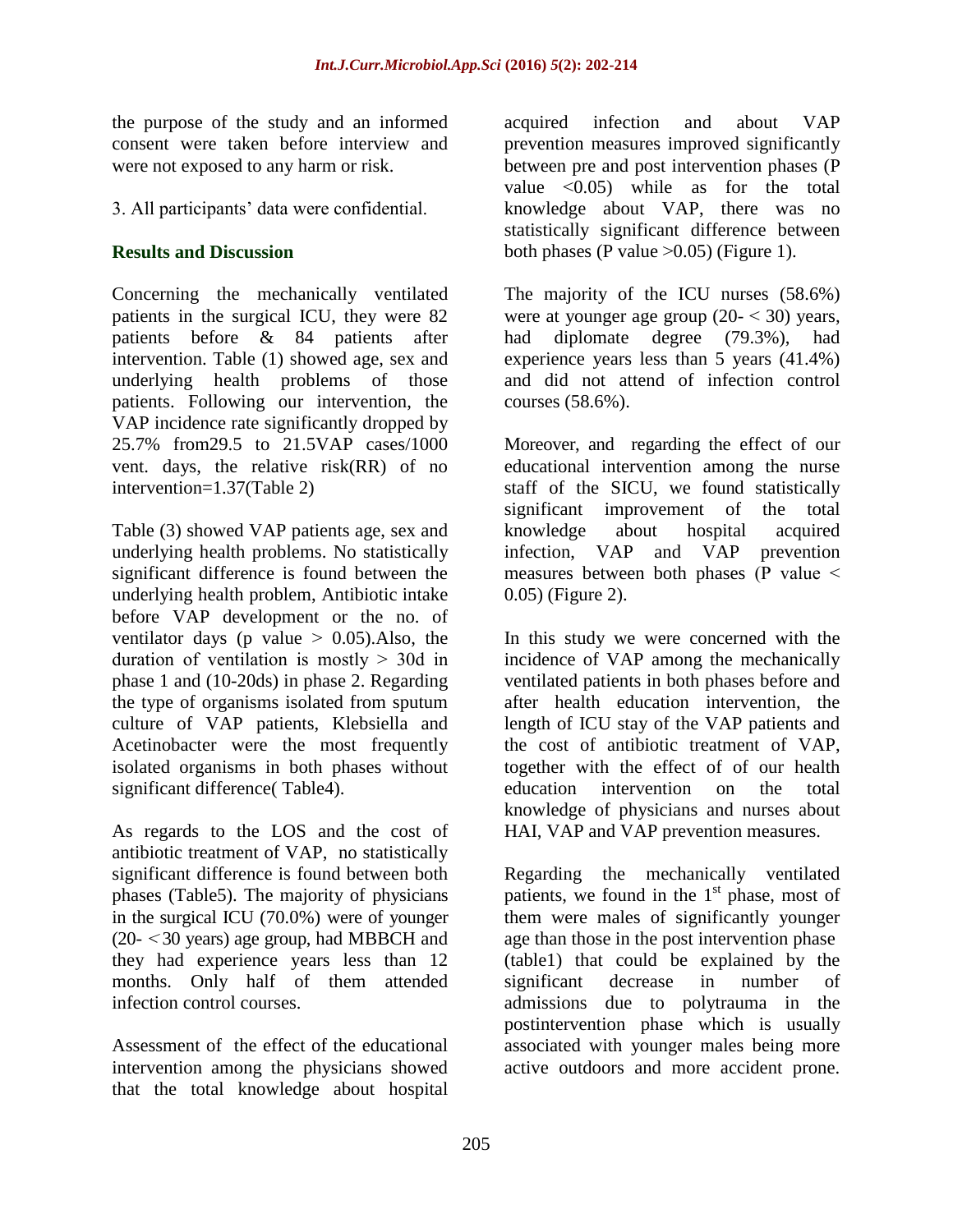| Demographic<br><b>Character</b>                                                                                    | pre intervention<br>$(n=82)$ |                            | $(n=84)$            | post intervention           | <b>Test</b><br>significance                    | of P value                             |
|--------------------------------------------------------------------------------------------------------------------|------------------------------|----------------------------|---------------------|-----------------------------|------------------------------------------------|----------------------------------------|
|                                                                                                                    | N <sub>0</sub>               | $\frac{6}{6}$              | N <sub>0</sub>      | $\frac{0}{0}$               |                                                |                                        |
| Sex:<br>Male<br>Female                                                                                             | 53<br>29                     | 64.6<br>35.4               | 50<br>34            | 59.6<br>40.4                | $X^2$ test<br>$=$<br>0.460                     | 0.498                                  |
| health<br><b>Underlying</b><br>problem:<br>Postoperative<br>complication<br>Polytrauma<br><b>CNS</b><br><b>CVS</b> | 40<br>29<br>5<br>8           | 48.8<br>35.4<br>6.1<br>9.8 | 50<br>14<br>14<br>6 | 59.5<br>16.7<br>16.7<br>7.1 | $X^2$ test<br>1.929<br>7.551<br>4.573<br>0.366 | 0.165<br>$0.005*$<br>$0.032*$<br>0.544 |
| Age (years) : Mean $\pm$ SD  41.9 $\pm$ 19.                                                                        |                              |                            | $47.7 \pm 18.2$     |                             | Mann Whitney                                   | $0.056*$                               |

**Table.1** Frequency Distribution of some Socio Demographic and Medical Characteristics of the Studied Mechanically Ventilated Patients in both Pre and Post Intervention Phases of the Study

 $*$  Statistically significant at P  $\leq$  value

#### **Table.2** VAP\* Incidence rate among the Studied Mechanically Ventilated Patients in both Pre and Post Intervention Phases of the Study

| <b>Item</b>                                               | pre intervention<br>$(n=82)$ |               | post intervention<br>$(n=84)$ |               | <b>Test</b><br>of<br>significance | P value     |
|-----------------------------------------------------------|------------------------------|---------------|-------------------------------|---------------|-----------------------------------|-------------|
| No. of ventilator days                                    | 882                          |               | 651                           |               |                                   |             |
| VAP development:                                          | No                           | $\frac{6}{6}$ | No.                           | $\frac{6}{6}$ | $X^2$ test =                      |             |
| Yes                                                       | 26                           | 31.7          | 14                            | 16.7          | 5.132                             | $0.023*$    |
| No                                                        | 56                           | 68.3          | 70                            | 83.3          |                                   |             |
| <b>VAP</b> incidence rate<br>(VAP)<br>cases/1000<br>vent. | 29.5                         |               | 21.5                          |               | Relative risk $= 1.37$            |             |
| days)                                                     |                              |               |                               |               | of<br>Percentage<br>$= 25.7\%$    | improvement |

#### **Table.3** Frequency Distribution of some Sociodemographic Characteristics of the Studied Ventilator Associated Pneumonia Patients in both Phases

| Sociodemographic<br>$(n=26)$<br>characteristics |                | pre intervention | post intervention<br>$(n=14)$ |               | Test<br>significance | of P value |
|-------------------------------------------------|----------------|------------------|-------------------------------|---------------|----------------------|------------|
|                                                 | N <sub>0</sub> | $\frac{6}{6}$    | No.                           | $\frac{6}{6}$ |                      |            |
| Sex:                                            |                |                  |                               |               | $X^2$ test           |            |
| Male                                            | 18             | 69.2             |                               | 64.3          | 0.101                | 0.750      |
| Female                                          |                | 30.8             |                               | 35.7          |                      |            |
| $Age (years): Mean \pm SD$                      |                | $34.6 \pm 17.8$  | $37.7 \pm 18.1$               |               | Mann Whitney         | 0.723      |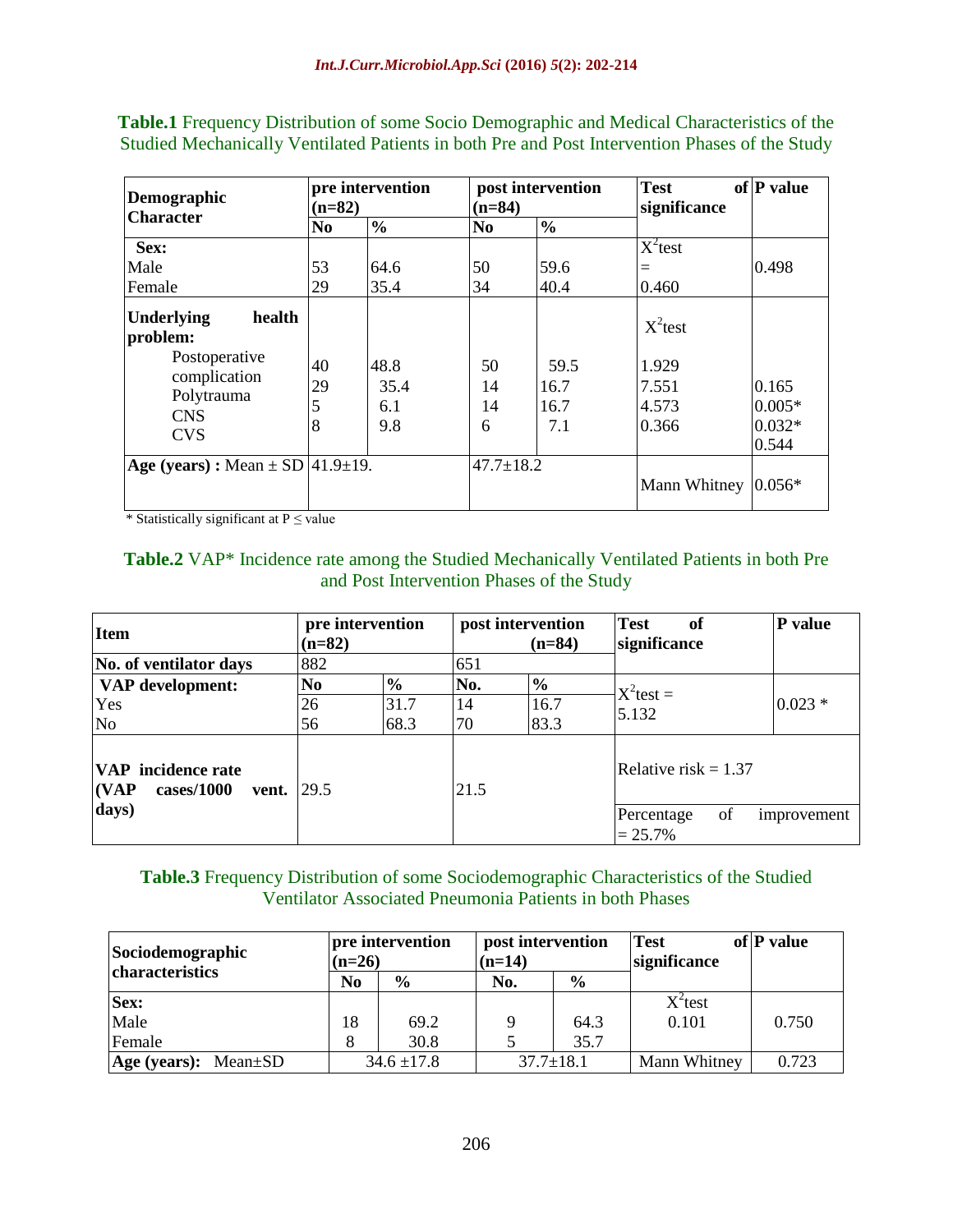| <b>Item</b>                                                                               | pre intervention<br>$(n=26)$ |                      | post<br>$(n=14)$ |                      | intervention Test of significance                       | P value                 |
|-------------------------------------------------------------------------------------------|------------------------------|----------------------|------------------|----------------------|---------------------------------------------------------|-------------------------|
|                                                                                           | N <sub>0</sub>               | $\frac{0}{0}$        | No.              | $\frac{0}{0}$        |                                                         |                         |
| Underlying health problem:                                                                | 6                            | 23.1                 |                  | 28.6                 | Fischer exact                                           | 0.983                   |
| Postoperative complications<br>Polytrauma                                                 | 14                           | 53.8                 | 4                | 50.0                 | $X^2$ test = 0.053                                      | 0.816                   |
| <b>CNS</b><br><b>CVS</b>                                                                  | 5                            | 3.8<br>19.2          |                  | 14.3<br>7.1          | Fischer exact<br>Fischer exact                          | 0.550<br>0.599          |
| Antibiotic intake before VAP:                                                             |                              |                      |                  |                      |                                                         |                         |
| Yes<br>No                                                                                 | 21<br>5                      | 80.8<br>19.2         | 14<br>$\Omega$   | 100<br>0.0           | Fischer exact test                                      | 0.199                   |
| No. of ventilator days:<br><10                                                            |                              | 11.5                 |                  | 7.1                  | $X^2$ test for trend                                    | 0.112                   |
| $10-$                                                                                     |                              | 30.8                 | 9                | 64.3                 |                                                         |                         |
| $20-$<br>$30+$                                                                            | 6                            | 23.1<br>34.6         |                  | 21.4<br>7.1          | 2.58                                                    |                         |
| <b>Isolated organisms:</b><br>Klebsiella pneumoni<br><b>Acetinobacter</b><br><b>Other</b> | 17<br>5<br>13                | 65.4<br>19.2<br>50.0 | 5<br>6           | 35.7<br>42.6<br>49.9 | $X^2$ test = 3.237<br>Fischer exact<br>$X^2$ test=0.015 | 0.072<br>0.552<br>0.901 |

#### **Table.4** Frequency Distribution of some Medical Characteristics of the Studied VAP Patients in Pre and Post Intervention Phases

#### **Table.5** Length of ICU stay (LOS) and Cost of Antibiotic Treatment of (VAP) among the Studied Ventilator Associated Pneumonia (VAP) Patients in both Phases

| <b>Item</b>                   | pre intervention    | post intervention   | <b>Test</b><br>of | $\mathbf{P}$ |
|-------------------------------|---------------------|---------------------|-------------------|--------------|
|                               | $(n=26)$            | $(n=14)$            | significance      | value        |
| Length of ICU stay (days):    |                     |                     |                   |              |
| Mean $\pm$ SD                 | $35.3 \pm 21.7$     | $30.6 \pm 14.1$     |                   |              |
| Range                         | $6 - 85$            | $14 - 60$           | Mann              | 0.644        |
|                               |                     |                     | Whitney           |              |
| Cost of antibiotics $(L.E)$ : |                     |                     |                   |              |
| <b>Mean</b> ±SD               | $6461.6 \pm 3485.5$ | $6715.8 \pm 2788.4$ |                   |              |
|                               |                     |                     | Mann              |              |
|                               |                     |                     | Whitney           | 0.856        |

## **Fig.1** Effect of Health Education Intervention on the Total Satisfactory Knowledge of HAI, VAP and VAP Prevention Measures among the Physician Staff

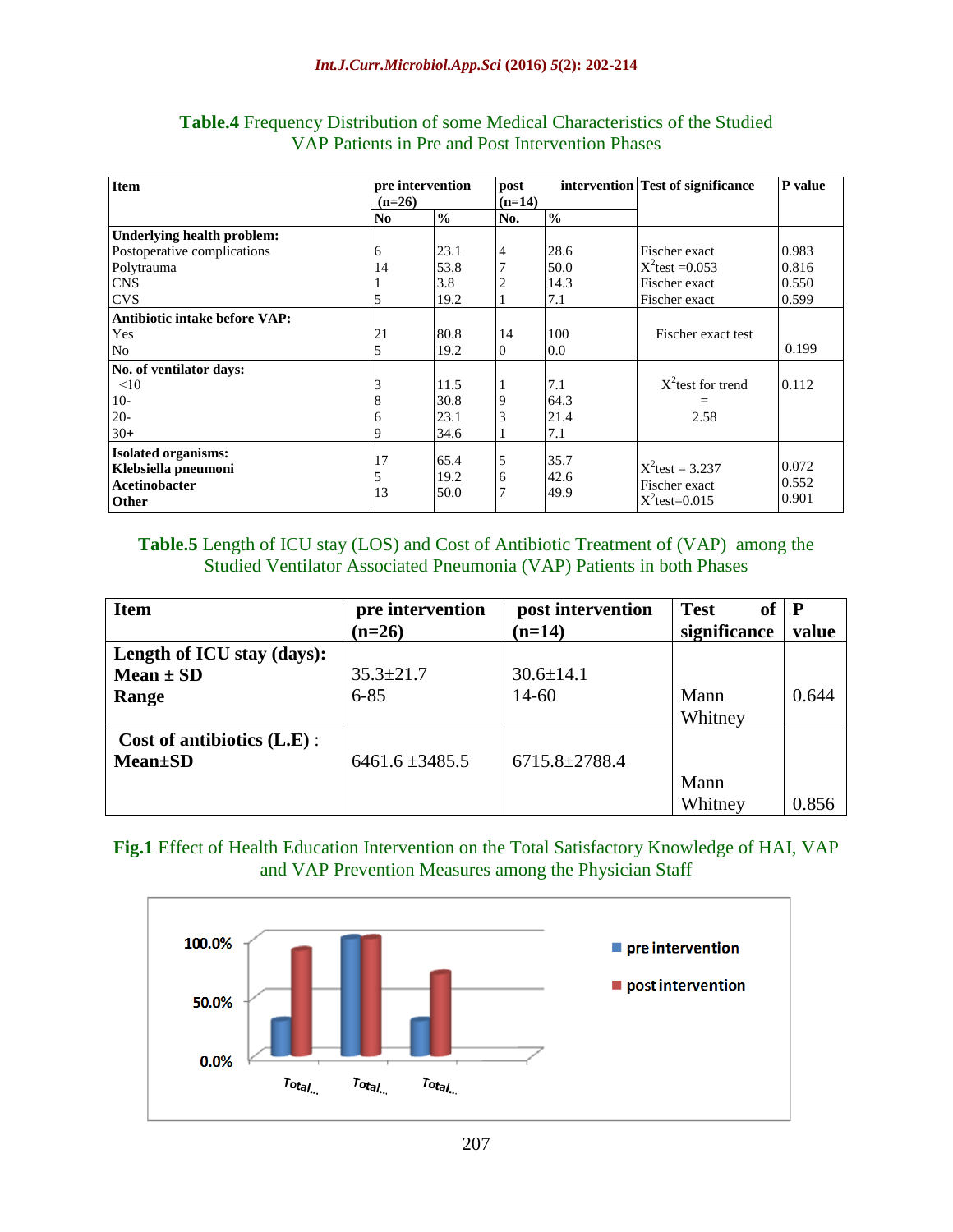**Fig.2** Effect of Health Education Intervention on the Total Satisfactory Knowledge of HAI, VAP and VAP Prevention Measures among Nurse Staff



Regarding the distribution of underlying health problems, the majority in both phases were of postoperative complications and polytrauma (table 1), in contrast to Apisarnthanarak *et al*. (2007) & Hawe *et al*.(2009) who stated that the majority of admissions in their studies were due to medical causes.This could be explained by the policy of the surgical ICU of our study that gives the highest priority of admission for postoperative cases together with major trauma patients, while other ICUs in our hospitals basically accept other medical emergencies

The VAP incidence rate in the pre intervention phase was29.5 VAP cases/1000 vent.days (Table 2) which was nearly equal to that of El-Kholy *et al*. (2012)in Cairo (30.3 cases per 1000 ventilator days), less than that study results from Argentina by Rosenthal (2006) (35.5 cases per 1000 ventilator days) and higher than that of the study held in USA by Zack (2002)(12.6 cases per 1000 ventilator days) and that study carried out by Gatell *et al*. (2012)in Spain (9.9 cases per 1000 ventilator days)

Following our intervention, the VAP incidence rate improved by 25.7% (Table 2) that could be attributed to the effectiveness of our educational intervention with a

relative risk of no intervention= 1.4(Table 2). In a line with our results, Babcock, *et al*.(2004)declared that the VAP incidence rate in the 18 months following their intervention dropped but with a higher percentage of improvement (46.0%) that could reflect higher effectiveness of their intervention, higher practical compliance and adherence of care providers to the guidelines in the educational message or more strict institutional evaluation policy of providers' performance regarding VAP preventive guidelines and also might be attributed to the longer duration of post intervention phase (18 months) providing an opportunity for the intervention outputs to be more evident.

As for VAP patients, those in the  $1<sup>st</sup>$  phase were mostly males, younger than those in the post intervention phase with no statistically significant difference (table3). Fortunately, this non significant difference between pre and post intervention phases regarding the age and sex provided some sort of matching between the samples of VAP patients before and after the intervention allowing for the study of effect of other factors on the development of VAP.

Regarding the underlying health problems of the VAP patients in our study, the majority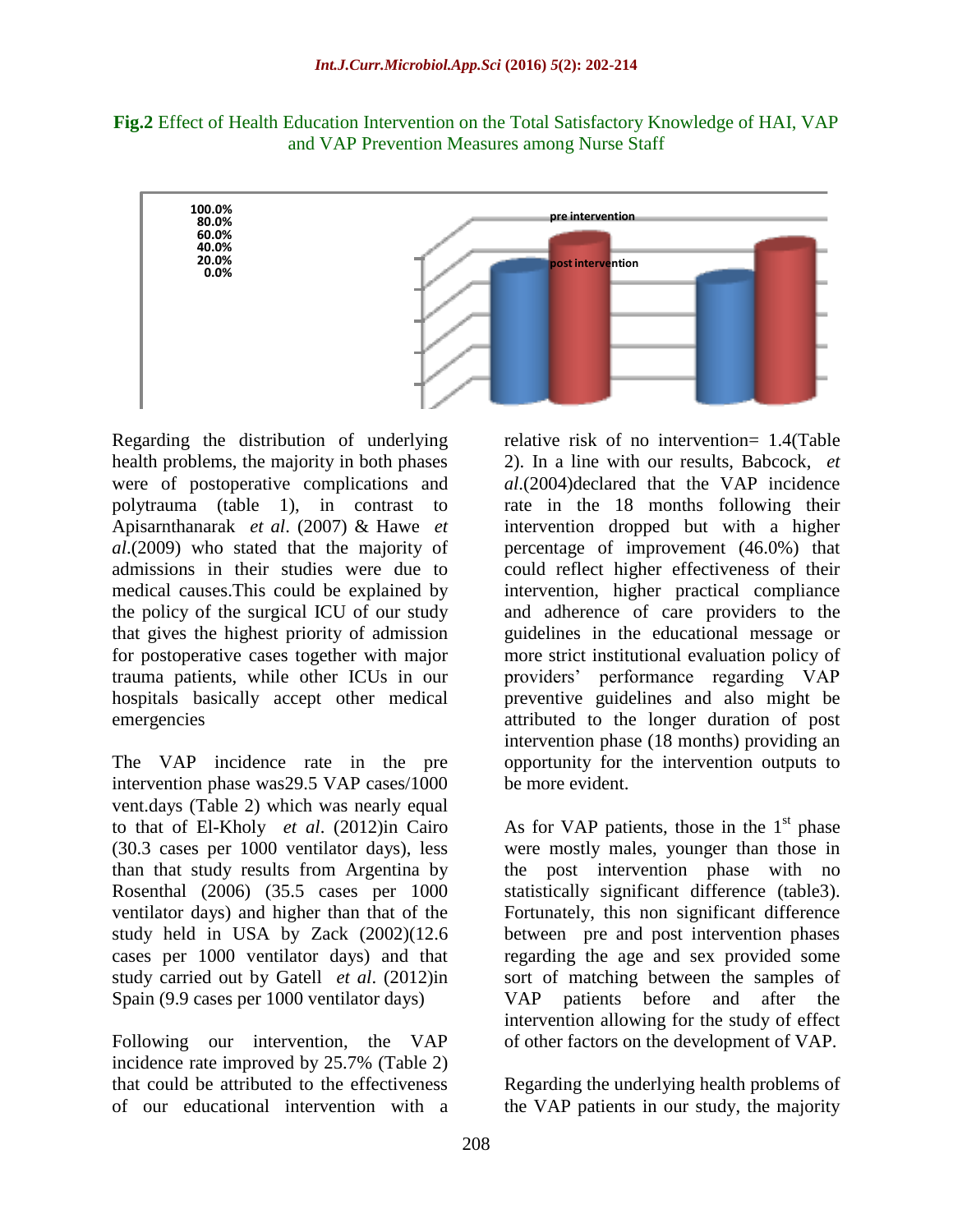of them in both pre and the post intervention phases suffered from polytrauma (53.8% and 50%) followed by postoperative complications( 23.1%, 28.6%) respectively with no statistically significant difference (Table 4). This was similar to El Nakera *et al*. (2012)in the same ICU in Zagazig & Baldwin and O'Neill (2015) in Germany while contradicted with Apostolopoulou *et al*. (2013)who found that the majority of patients were admitted due to medical diseases followed by surgical causes (32.9%) which could be attributed to variation in the ICU admission policies among different studies.

Most of VAP cases in both phases received antibiotic therapy prior to the development of VAP (80.8%, 100.0%) respectively with no significant difference (Table 4) which was similar to Apisarnthanarak *et al*.(2007)(13). Actually, the empirical prescription of antibiotics for the patients in our ICU was found to be mainly attributed to the physicians' attitude of lacking the trust in the effectiveness of infection control measures of the ICU together with the continuous availability of intravenous line of the patients facilitating the introduction of systemic antibiotics However, it is known that prior use of antibiotics is considered as a risk factor for HAIs (22). Moreover, a history of antibiotic use prior to the onset of ventilator-associated pneumonia (VAP) increases the probability of infection with multidrug-resistant (MDR) pathogens.(23).

Regarding the number of ventilation days of the VAP patients, the majority of them in the pre intervention phase (34.6%) were ventilated for more than 30 days and the majority of patients (64.3%) were ventilated for a duration of 10-20 days in the post intervention phase with no significant difference between them (Table 4), the same as the study in Alexandria by Elmenshawy *et al*. (2014)(24)

Concerning microorganisms isolated from sputum culture of VAP patients, *Klebsiella and Acetinobacter* formed the majority in phase 1(65.4%, 19.2%) respectively, while in 2nd phase, *Acetinobacter, Klebsiella* and *Staphylococcus* represented the most frequently isolated organisms (42.9%, 35.7% and 28.6%) respectively with no significant difference(Table 4). Similarly, Danchaivijitr *et al*. (2005)found *Acenitobacter baumannii* to be the most prevalent VAP-associated microorganisms in both phases (30.0%, 24.4%) with no statistically significant difference. Differently, Babcock, *et al*. (2004)from USA documented that Pseudomonas aeruginosa was the most commonly identified organism associated with VAP (22.3% pre intervention vs 23% post intervention) followed by *Staphylococcus aureus*. Also, the systematic review of VAP in developing countries by Arabi *et al*. (2008) (26)concluded that the most frequently isolated organisms in VAP studies were Pseudomonas aeruginosa, *Acenitobacter* followed by Candida species.

Although the mean length of ICU stay (LOS) of the VAP patients decreased from  $35.3\pm21.7$  days to  $27.3\pm11.9$  days following our intervention, yet there was no statistically significant difference between them (Table 5). This was in disagreement with Hawe *et al*. (2009)from UK who stated that the median LOS increased from 4.5 days in phase 1 to 5 days in phase 2 with no statistically significant difference  $(P > 0.05)$ and Elmenshawy *et al*. (2014)who found that the ICU stay didn't change before and after the intervention.

The base line LOS was longer than Madani *et al*., (2009)from Moracco who reported the mean LOS to be 10.6 days.

Calculated by the Egyptian pound currency,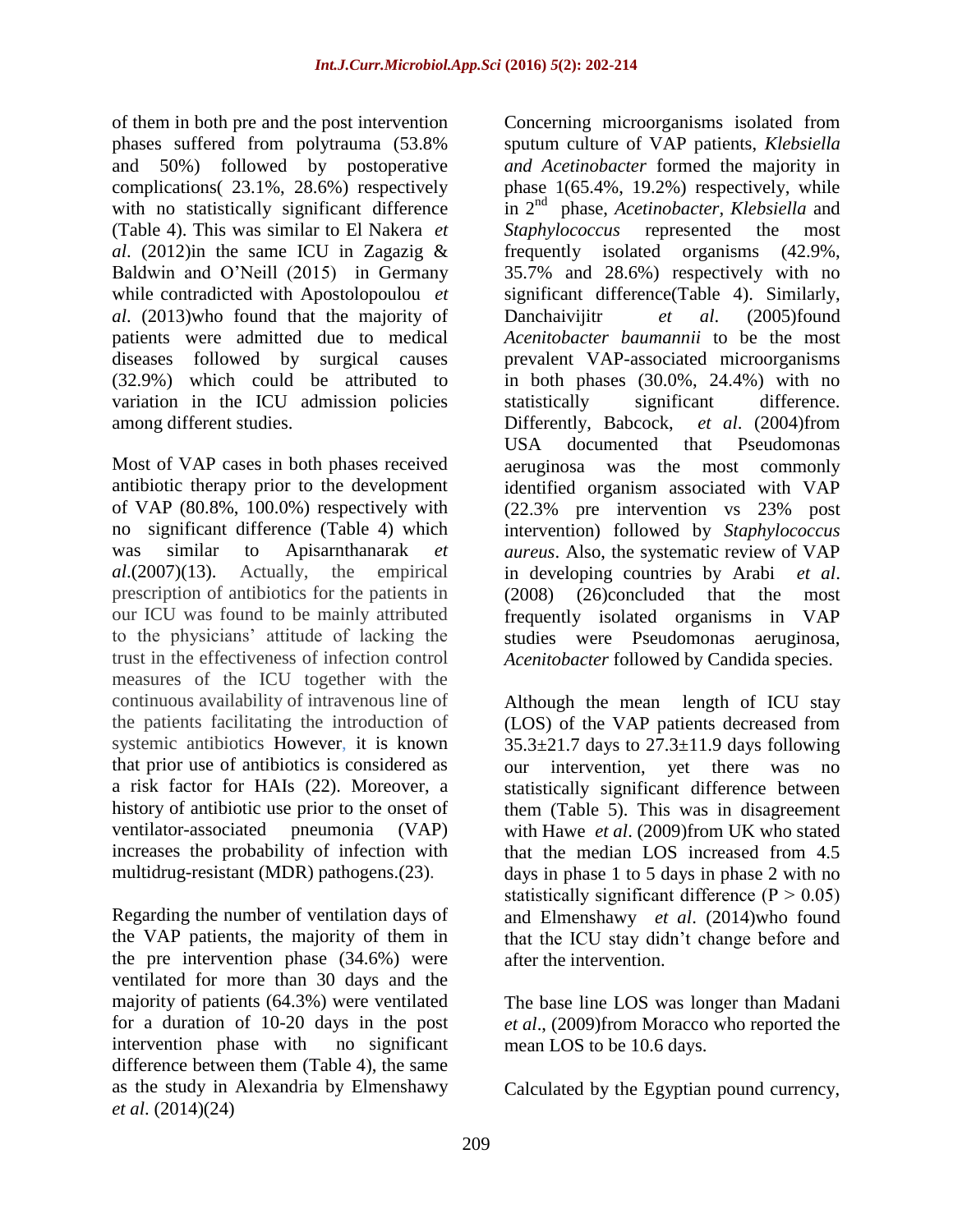the cost of antibiotic treatment of ventilator associated pneumonia among VAP patients slightly increased from the  $1<sup>st</sup>$  phase (6324.4)  $\pm$ 3921.9) to (6715.8 $\pm$ 2788.4) L.E in the post intervention phase without significant difference between both phases .As stated by some ICU consultants, the choice of antibiotic prescription in case of VAP diagnosis is usually affected by other associated infections which largely vary regarding the severity and sensitivity to antibiotics. Moreover, this could be explained by the increasing trend of prescription of more recent and expensive antibiotic medications to manage the increase in antibiotic resistance in different health care facilities, including the intensive care units in the present study. Actually, we have faced difficulties in obtaining the full precise data about antibiotic costs, being incomplete and lacking the formal format reflecting the need for more specialized economic studies in the ICUs. In disagreement with our findings, Apisarnthanarak *et al*.(2007) (13)calculated the monthly antibiotic cost for VAP treatment per United States (US) dollars to be  $2901 \pm 510$  dollars in phase 1 which slightly decreased in the postintervention phase to 2884± 521 dollars with no statistically significant difference (Table 5). In addition, Joiner *et al*. (1996)who prevented 18 cases of lower respiratory tract infection after intervention, declared a cost savings of \$126,000 within one year duration.

According to our study, Figure (1) illustrates that only (30.0%) of the physicians had adequate knowledge about hospital acquired infections in the pre intervention phase which calls for the urgent enforcement and auditing of the educational activities about basics of infection control to ensure the adequate attendance and participation of the working physician staff. Following our

intervention, it significantly improved to (90.0%) especially regarding the definition and sources of HAIs. This was in accordance with Bayomi (2012) while contradicted El Nemr *et al*. (2013) (30), both studies held in Zagazig University Hospital. Also, the total correct knowledge about VAP prevention measures increased from 30.0% before the intervention to 70.0% after the intervention with a statistically significant difference mainly regarding :the need to remove condensate from ventilatory circuits before repositioning the patient and avoiding long term enteral feeding in ventilated patient whenever possible. This improvement matched the results of Zack (2002) Apisarnthanarak *et al*.(2007) [Jansson](javascript:void(0);) *et al*.(2013)(31) Elmenshawy *et al*. (2014) (24). No significant correlation was found between the sociodemographic & qualification characteristics of physicians and the percentage of improvement in the total knowledge of them.

Surprisngly, Although most of nurses did not attend IC courses yet, it was found that (82.8%) of them had adequate knowledge about hospital acquired infections in the pre intervention phase which significantly increased to (100.0%) (Figure2). This finding matched Galal *et al*. (2014) while was different from Eskander *et al*. (2013) who concluded that approximately two thirds (63.6%) of them had unsatisfactory knowledge.The same was found regarding total correct knowledge about VAP and that agreed with Tolentino-DelosReyes *et al*. (2007)

Nevertheless, correct knowledge about VAP prevention measures was low (51.7%) which could possibly be explained by the unavailability of an institutional policy of continuous health education of nurse staff regarding these more specific topics concerning the critical care practice.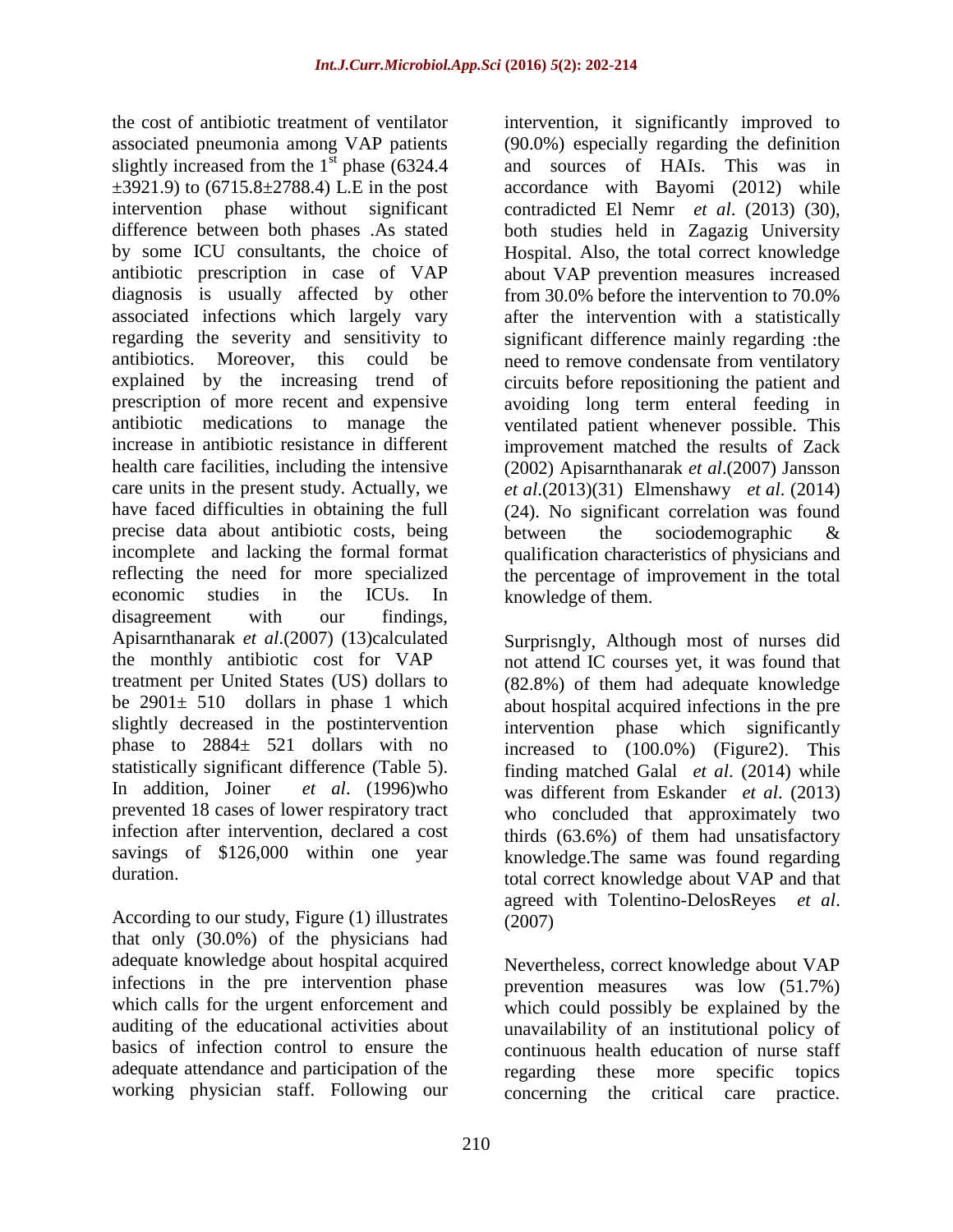Interestingly,it doubled to be100.0% after the intervention with especial regards to timing of hand washing, care for continuously fed patient, frequency of tooth brushing and oral swabbing. This improvement indicates most probably the effectiveness of our intervention. This increase was in line with Meharali *et al*. (2011) Gatell *et al*. (2012)(18). Differently, Ferrazzano (2014) recorded no improvement in knowledge.

There was no significant correlation between the sociodemographic characteristics and the percentage of improvement in the total knowledge of the nurse staff of the ICU which could be explained by that the age, experience duration and infection control courses of them nearly showed no evident variability in distribution.The same result was found and reported by Gomes (2010) from Johannesburg and (Lamsoh *et al*., 2006) from Australia and different from that of Blot *et al*. (2007)

In conclusion, this study revealed that a relatively simple education program for implementation of guidelines recommended by Association for Professionals in Infection Control and Epidemiology (APIC) decreased the incidence rate of ventilator associated pneumonia (VAP) infection in the surgical intensive care unit by almost 25.7%. It showed also marked improvement in the total satisfactory knowledge of both physicians and nurses in the studied ICU. From that, we recommend the following: 1.Continuous health education and training of ICU healthcare personnel regarding the knowledge, attitude and practice towards general infection control guidelines in the intensive care units, ventilator associated pneumonia (VAP) and the periodically updated evidence based guidelines for its prevention.2. Reevaluation of the intensive

care unit policy to adopt the APIC prevention guidelines of VAP and other evidence based bundles for the prevention of different hospital acquired infections in the ICU.3. Standardize the case definition and the management protocol of VAP in all intensive care units.4. Enhancing appropriate use of antimicrobial treatment in the ICU setting to reduce antibiotic resistance and cost and to improve the patient's clinical response.5. Conduct more specific economic studies with longer follow up periods for evaluation of the economic cost and impact of VAP.6. Proper and full recording of different aspects of Zagazig hospital's costs for each department to facilitate economic or financial study analysis.

## **Acknowledgement**

We wish to thank all patients and health care providers in the studied intensive care unit for their cooperation and help.

# **References**

- 1. CDC (2015): Pneumonia (Ventilatorassociated (VAP) and non-ventilatorassociated Pneumonia (PNEU)). Device-associated Module PNEU/VAP.
- 2. El Nakera A, Meawed T, Aboserea M: Baseline surveillance Of Device Associated Infections (Dais) In A Surgical-Medical Intensive Care Unit At Zagazig University Hospital, Egypt. . Egypt. J. Microbiol 2012; 32(60).
- 3. Restrepo M, Anzueto A, Arrogliga A, Afessa B, Atkinson M, Schinner R, Ronald D, Bracken L and Kollef M: Economic burden of ventilatorassociated pneumonia based on total resource utilization. Infect Control Hosp Epidemiol. 2010;31:509-515
- 4. Sedwick M., Lance-Smith M., Reeder S. and Nardi J.: Using Evidence-Based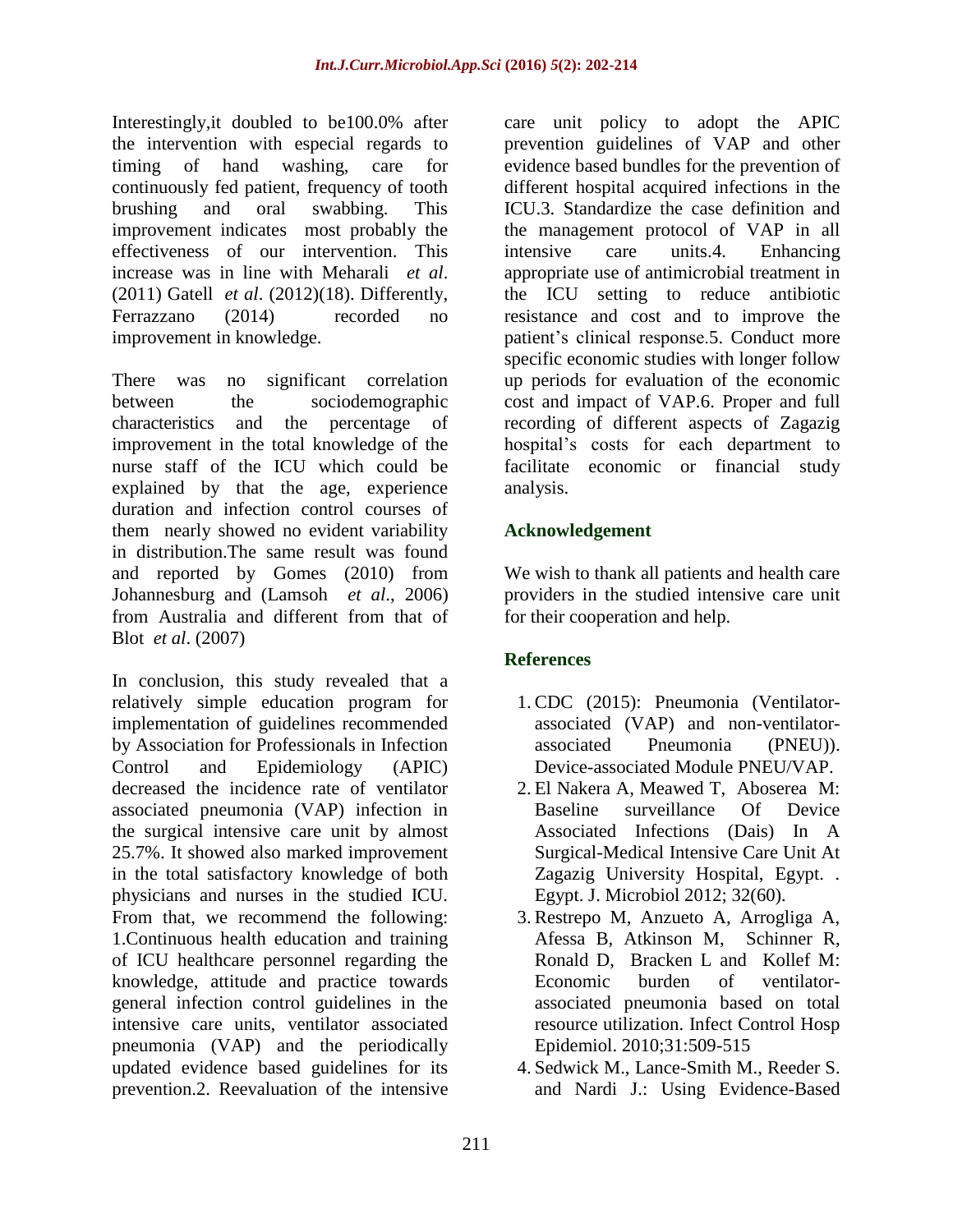Practice to Prevent Ventilator-Associated Pneumonia. Critical Care Nurse 2012; Vol 32, No. 4.

- 5. Matta: Prevention of Ventilation Associated Pneumonia, New Ideas and Better Results. J Pulm Respir Med 2014; 5:1
- 6. Keyt H, Faverio P and Restrepo M: Prevention of ventilator-associated pneumonia in the intensive care unit: A review of the clinically relevant recent advancements: Indian J Med Res 139, June 2014, pp 814-821.
- 7. Association for Professionals in Infection Control and Epidemiology (2009): Guide to the Elimination of Ventilator-Associated Pneumonia.http:// apic.org/ Professional-Practice /Implementation-guides
- 8. WHO (2009): WHO guidelines on hand hygiene in health care: A summary.Available from: [http://www.](http://www/) whqlibdoc.who.int/hq/2009/WHO\_IE  $R$
- 9. Wiech and Bayer (2012): Simple interventions for ventilator-associated pneumonia. Nursing CriticalCare 2012; l Volume 7, Number 3. Available at: www.nursing criticalcare.com
- 10. Pe´rez M, Mun˜oz P, Heras C, Sa´nchez G, Rello J, and Bouza E: Prevention of Ventilator-Associated Pneumonia: Can Knowledge and Clinical Practice Be Simply Assessed in a Large Institution? Respiratory Care 2013; VOL 58 NO 7
- 11. SPSS Inc. (2007): SPSS for Windows, Version 16.0. Chicago, SPSS Inc. Available from: [http://www.unimuenster.de/imperia/m](http://www.unimuenster.de/imperia/md/content/ziv/service/software/spss/handbuecher/englisch/spss_brief_guide_16.0.pdf) [d/content/ziv/service/software/spss/han](http://www.unimuenster.de/imperia/md/content/ziv/service/software/spss/handbuecher/englisch/spss_brief_guide_16.0.pdf) [dbuecher/englisch/spss\\_brief\\_guide\\_1](http://www.unimuenster.de/imperia/md/content/ziv/service/software/spss/handbuecher/englisch/spss_brief_guide_16.0.pdf) [6.0.pdf\)](http://www.unimuenster.de/imperia/md/content/ziv/service/software/spss/handbuecher/englisch/spss_brief_guide_16.0.pdf)
- 12. Epidemiological Information Package (EPi-Info) version 6.04.
- 13. Apisarnthanarak A, Pinitchai U, Thongphubeth K, Yuekyen C, Warren D
- 14. Zack J, Warachan B and Fraser V (2007): Effectiveness of an Educational Program to Reduce Ventilator-Associated Pneumonia in a Tertiary Care Center in Thailand: A 4- Year Study. Clinical Infectious Diseases 2007; 45:704–11
- 15. Hawe C, Ellis K, Chris J, Cairns C and Longmate A (2009): Reduction of ventilator-associated pneumonia: active versus passive guideline implementation. Intensive Care Med 2009; 35:1180–1186. DOI 10.1007/s00134-009-1461-0
- 16. El-Kholy A, Saied T, Gaber M, Younan M, A. Haleim M, El-Sayed H, El-Karaksy H, Hafez Bazara'a H and Talaat m (2012): Device-associated nosocomial infection rates in intensive care units at Cairo University hospitals: First step toward initiating surveillance programs in a resourcelimited country. American Journal of Infection Control 2012; 40 e216-20 e217
- 17. Rosenthal VD, Guzman S and Crnich C (2006): Impact of an infection control program on rates of ventilatorassociated pneumonia in intensive care units in 2 Argentinean hospitals. Am J Infect Control2006; 34:58–63
- 18. Zack J, Garrison T, Trovillion E, Clinkscale D, Coopersmith C, Fraser V, Kollef M (2002): Effect of an education program aimed at reducing the occurrence of ventilator-associated pneumonia.Crit Care Med 2002; 30:2407–2412
- *19. Gatell M, Roig M, Vian O, Santín E, Duaso C, Moreno I and Daunis J (2012): Assessment of a training programme for the prevention of ventilator-associated pneumonia.*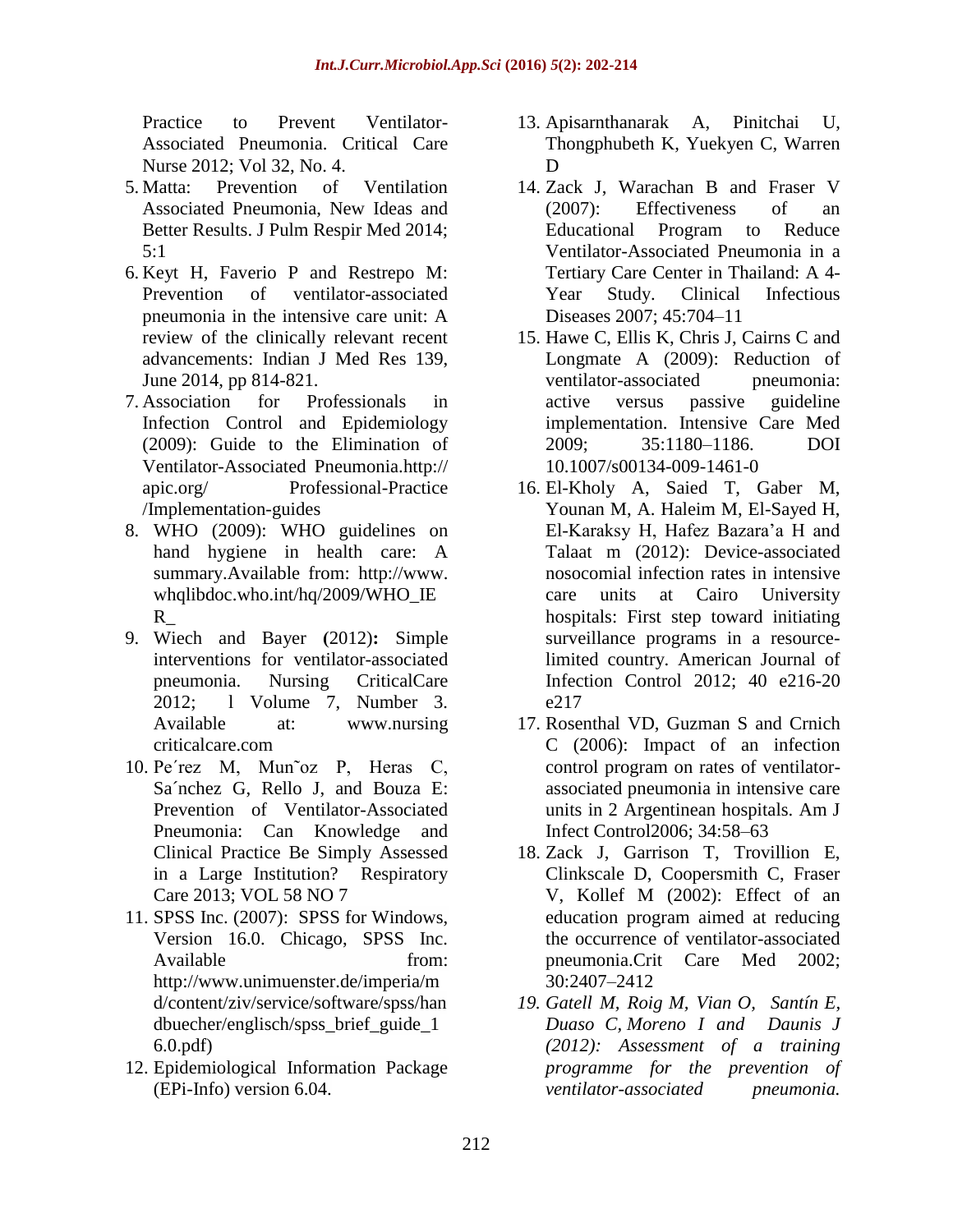*Nursing in Critical Care 2012; [Volume](http://onlinelibrary.wiley.com/doi/10.1111/ncr.2012.17.issue-6/issuetoc) 17, [Issue](http://onlinelibrary.wiley.com/doi/10.1111/ncr.2012.17.issue-6/issuetoc) 6, pages 285–292.*

- 20. Babcock H, E. Zack J, Garrison T, Trovillion E, Jones M, FraserV, and Kollef M (2004): An Educational Intervention to Reduce Ventilator-Associated Pneumonia in an Integrated Health System. A Comparison of Effects. CHEST 2004; 125:2224–2231
- 21. Baldwin and O'Neill (2015): A five year audit of ventilator-associated pneumonia: trends, organisms, antibiotic therapy and admission specialties. Intensive Care Medicine Experimental 2015; 3(Suppl 1):A701.
- 22. Apostolopoulou E, Raftopoulos V, Filntisis G, Kithreotis P, Stefanidis E,
- 23. Galanis P, and Veldekis D (2013): Surveillance Of Device-Associated Infection Rates And Mortality In 3 Greek Intensive Care Units. American Journal Of Critical Care 2013, Volume 22, No. 3.
- 24. Mehta Y, Gupta A, Todi S, *et al*. (2014): Guidelines for prevention of hospital acquired infections. Indian Journal of Critical Care Medicine ; Vol 18 Issue 3
- 25. Shakeel Amanullah Sh (2015): Ventilator-Associated Pneumonia Overview of Nosocomial Pneumonias. Available at: http://emedicine.medscape.com/article/ 304836-overview#a8
- 26. Elmenshawy AM, Elbadawy TH, Abu khaber H, Hafez SF, Fayed AM, Ibrahim EH (2014): The impact of VAP staff education on VAP morbidity and mortality in Alexandria University. Pulm Res Respir Med Open J.2014; 1(1): 32-45
- 27. Danchaivijitr S, Assanasen S, Apisarnthanarak A, Judaeng T, Pumsuwan V (2005): Effect of an Education Program on the Prevention of Ventilator-Associated Pneumonia:

A Multicenter Study. J Med Assoc Thai 2005; 88 (Suppl 10): S36-41. Available at:

http://www.medassocthai.org/journal

- 28. Arabi Y, Al-Shirawi N, Memish Z, Anzueto A (2008): Ventilatorassociated pneumonia in adults in developing countries: a systematic review. International Journal of Infectious Diseases 2008; 12, 505— 512
- 29. Madani, N, Rosenthal V, Dendane T and Abidi K (2009): Health-care associated infections rates, length of stay, and bacterial resistance in an intensive care unit of Morocco: Findings of the International Nosocomial Infection Control Consortium (INICC). International Archives of Medicine 2009; 2: 29, 1-7
- 30. [Joiner GA, Salisbury D and Bollin GE](javascript:void(0);)  [\(1996\): Utilizing quality assurance as](javascript:void(0);)  a [tool for reducing the risk of](javascript:void(0);)  [nosocomial ventilator associated](javascript:void(0);)  [pneumonia. Am J Med Qual 1996;](javascript:void(0);)  [11:100–3.](javascript:void(0);)
- 31. [Bayomi M \(2012\): Infection Control](javascript:void(0);)  [Performance at Dentist Clinic in](javascript:void(0);)  [Zagazig University Hospital: An](javascript:void(0);)  [Interventional Study. MD](javascript:void(0);)  [Thesis.Community medicine](javascript:void(0);)  [department. Faculty of Medicine](javascript:void(0);)  [Zagazig University.](javascript:void(0);)
- 32. El Nemr W, [Fahmy H, Abed El Razek](javascript:void(0);)  [G and Abed El Salam N](javascript:void(0);) (2013): An [interventional Study to Decrease](javascript:void(0);)  [Central Venous Catheter Related](javascript:void(0);)  [Blood Stream Infection in Intensive](javascript:void(0);)  [Care Units, Zagazig University](javascript:void(0);)  [Hospital. MD Thesis. Community](javascript:void(0);)  [medicine department. Faculty of](javascript:void(0);)  [Medicine Zagazig University.](javascript:void(0);)
- 33. [Jansson](javascript:void(0);) M, [Kääriäinen](javascript:void(0);) M and [Kyngäs](javascript:void(0);) H (2013): Effectiveness of educational programmes in preventing ventilatorassociated pneumonia: a systematic